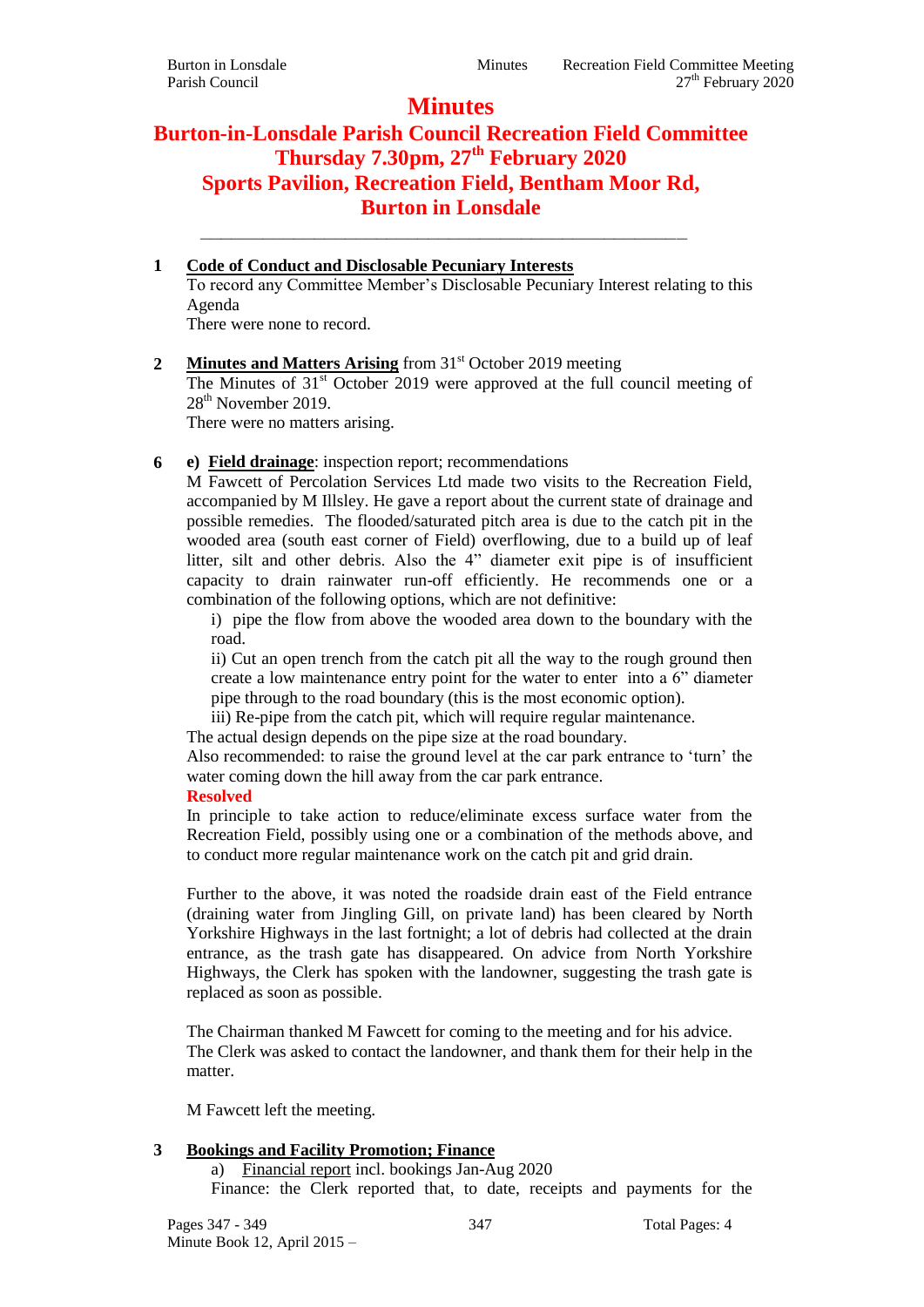Pavilion and Recreation Field excluding grass cutting, are almost equal. The grass cutting costs are considered separately, as they would be incurred even if the Pavilion had not been built. Thus the objective of breaking even is being achieved.

Bookings: there are regular bookings from two groups, with the possibility of a third regular booking starting in May.

It was commented that users continue to adjust the wrong room thermostat for warmth; Clerk to label thermostats accordingly.

b) Electricity Renewable Heat Incentive (RHI); Feed in Tariff (FiT)

i) FiT (solar panels): application January 2019 was formally registered January 2020, running for 20 years until January 2039. Payments will be backdated until January 2019 (the export tariff is 5.38p per kWh, and the generation tariff is 0.35p/kWh, producing approx £160 p.a.

- ii) RHI continues to make payments and produces approx £200 p.a.
- c) Power supply: supplier review  $1<sup>st</sup>$  April 2020 onward The Clerk informed the meeting the current supplier's contract is due to expire early April 2020. The Clerk will research the market for an equivalent supply tariff and inform the committee of the outcome.

## **4 MUGA**

a) Lighting power supply: replacement with card operated secure unit The token-operated unit was flooded in the recent bad weather; it will be repaired once the weather permits. Once the unit is working, research into a new unit will be undertaken.

b) Replacement boarding

The Chairman informed the meeting that approximately 12 man days will be required to put the new boarding up (with 3 or 4 people, it would take 4 or 3 days); all that is required is a few days of dry weather. The work may be done in April.

### **5 Defibrillator Provision**

a) Inspection report

Cllr Mason and M Illsley have visually inspected the cabinet and kit and all appears to be in order.

**Resolved**

To create an inspection log sheet which can be completed for records. Cllr Mason to continue visual inspections to end June 2020, and M Illsley to take over visual inspections between  $1<sup>st</sup>$  July and  $31<sup>st</sup>$  December 2020.

b) Awareness event 15 Feb 2020: report

The Clerk reported a successful event; at 17, the number of attendees was not as expected, probably due to location and very poor weather. The Clerk suggested a further awareness event, later in the year, based at the Village Hall. Also suggested: a separate session for the Stay and Play Group (paediatric CPR), and possibly village groups, if requested. **Resolved**

To investigate holding a further awareness event later in the year.

### **6 Maintenance**

**a)** Pavilion:

i. Maintenance items: immediate/short/long term, incl. gents toilets lighting & items recently completed by M Illsley

Most items are up to date (further reminder to electrician re gents' toilets light).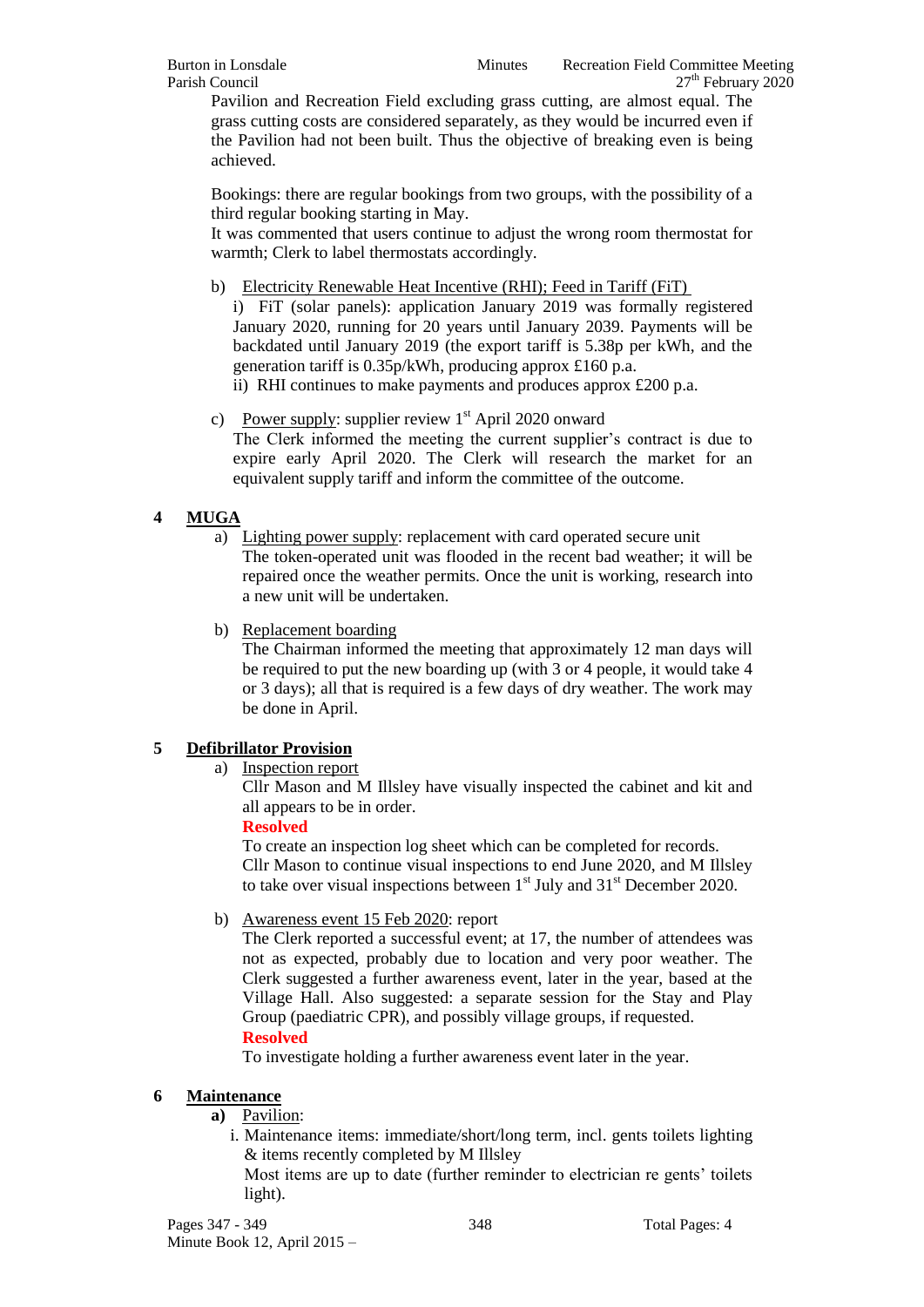The Social Room will have a re-paint about Easter time; the option of a dado rail to stop chars marking the walls) will be considered.

ii. Inspections incl. water supply: Hero Renewables (supplier) review Cllr Thompson reported that, as yet, a review re the air source heat pump system has not been received; he will pursue.

Water supply: investigations to locate the leak are on-going. A number of options are available: to continue spot-digging, investigating joints; to lay a new pipe or to install new supply and meter at the Recreation Field gate entrance.

**Resolved**

Clerk to enquire as to cost of new supply and meter and report findings.

It was noted that today's water supply meter reading is 1427, which will be submitted to the supplier.

iii. Installation of cooker: proposal for kitchen hatch; fire safety: risk assessment

**Resolved**

The Clerk to request a Fire Service inspection with a view to obtaining recommendations for signing and other fire safety measures.

- **b)** Play Area: visual inspection reports; maintenance report; additional play equipment for 0-5 year olds: progress report M Illsley reported some re-painting is required for the current equipment. The new equipment for the 0-5 year olds has been ordered; the deposit will be paid imminently.
- **c)** Picnic tables: proposal for circular table(s). M Illsley will research types and prices and report to the Committee.
- **d)** Outdoor Gym: visual inspection report The equipment appears to be in good working order. Some re-touching of the paintwork is required and will be done in the near future.
- **e)** Field drainage: inspection report; recommendations: see above
- **f)** Recycling bin: purchase proposal **Resolved** Clerk to purchase blue wheeled bin for recyclable waste.
- **g)** Grass Cutting: 2020 season proposal

The contractor has a new machine that mulches the grass cuttings. This should reduce the amount of cuttings taken off the field. Only the grass cuttings from the cricket square will be removed. The contractor has suggested a moss treatment for the summer; health and safety issues (if any) to be investigated before agreeing to treatment.

**h)** Bike track: maintenance report

The Clerk inspected the track following the bad weather; the dip at the south end had filled with water.

**Resolved**

To install a drainage pipe at the same time as the drainage works in item 6e; to monitor in the meantime.

**i)** Stone wall boundary adj. to road (excl Bowling Club boundary) Ivy has overgrown some sections. **Resolved**  Ivy to be removed. M Illsley to report.